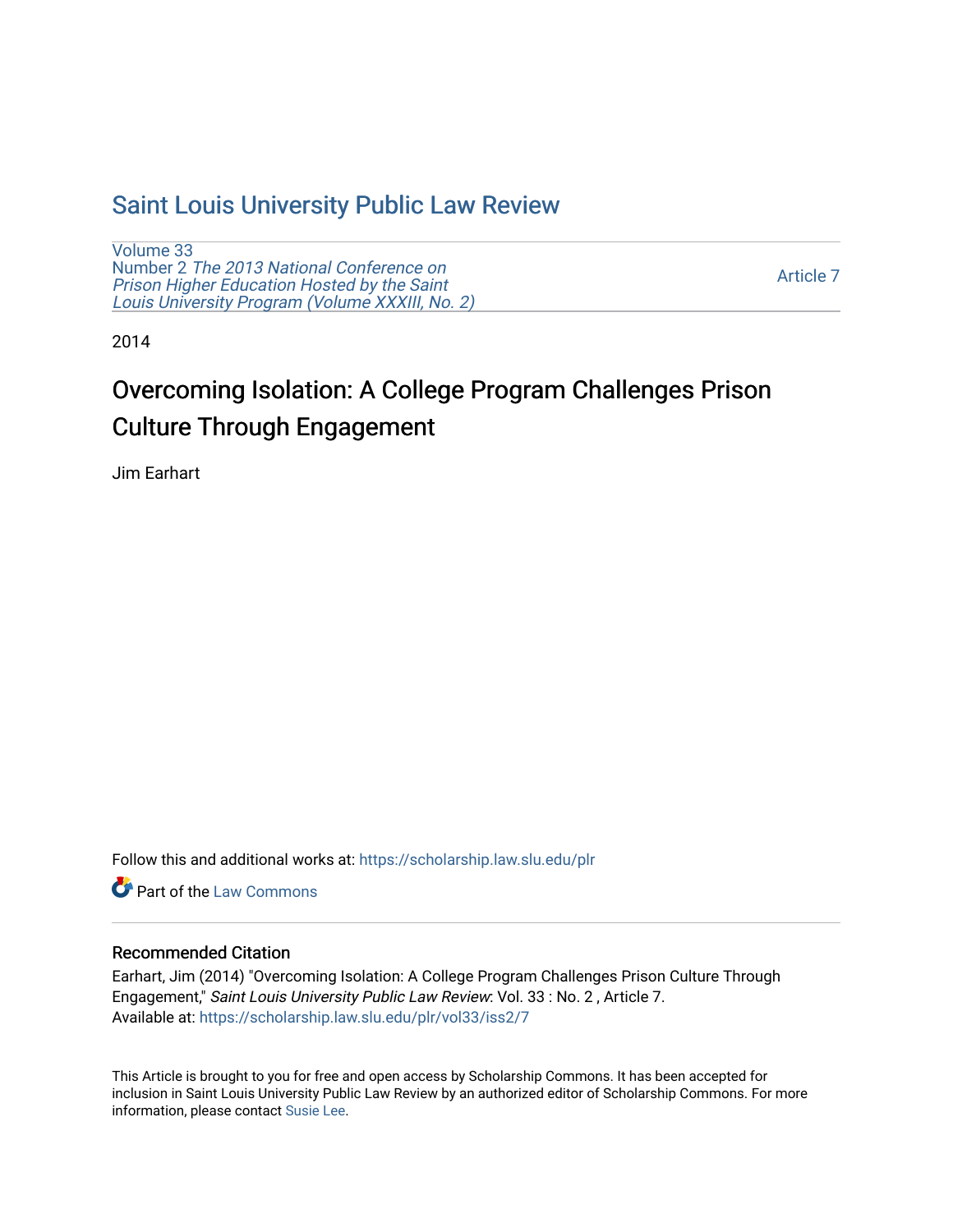# **OVERCOMING ISOLATION: A COLLEGE PROGRAM CHALLENGES PRISON CULTURE THROUGH ENGAGEMENT**

#### JIM EARHART\*

#### **INTRODUCTION**

In fall 2007, Saint Louis University (SLU), a Jesuit institution, decided to spend its limited prison program funds on a fifty-one-year-old man with thirtysix years left to serve on his sentence. To a citizenry looking to get the most for its hard earned dollar, this might seem wasteful. Why allocate resources to a criminal who, even if reformed, may never see the streets again? The answer lies in a purpose, a scripture passage, and a vision. Ignatius of Loyola, founder of the Jesuit order, saw the purpose of education as enabling people to "do more and do it better" with the *more* meaning "paying attention to means in discerning what is 'more conducive' to achieving the end desired."<sup>1</sup> The prison program's foundational scripture, Matthew 25:31–45 reads, "I was in prison, and you came to Me . . . to the extent that you did it to one of these brothers of Mine, even to the least of them, you did it to Me."<sup>2</sup> The university's vision is to change prison culture through direct engagement with the prison population. The university's decision to support a prison education program was not made in a fiscal vacuum. Money has to come from somewhere, and the absence of any broad public effort to fund higher education in prison necessitates funding from private sources. A university seeking private grant money must provide potential donors with justification for their eligibility requirements and selection process. How does a university choose to invest limited resources in a way that fits its own mission, meets the demands of donors, fills the needs of prisoners, insures the goodwill of the correctional institution, and provides a benefit to society?

An analysis that compares only dollar costs of prison operation and education to dollars savings of reduced recidivism yields incomplete and

<sup>\*</sup> Jim Earhart has a Bachelor of Science in Economics from the University of Missouri–Rolla, 1980. He won first place for his screenplay, "Homefront," in the 2001 Burbank International Children's Film Festival. He is currently the resident teacher's assistant for St. Louis University's College-in-Prison Program at Bonne Terre Prison in Missouri.

 <sup>1.</sup> RONALD MODRAS, IGNATIAN HUMANISM: A DYNAMIC SPIRITUALITY FOR THE 21ST CENTURY 49 (2004).

<sup>2.</sup> *Matthew 25:31-45* (New American Standard translation).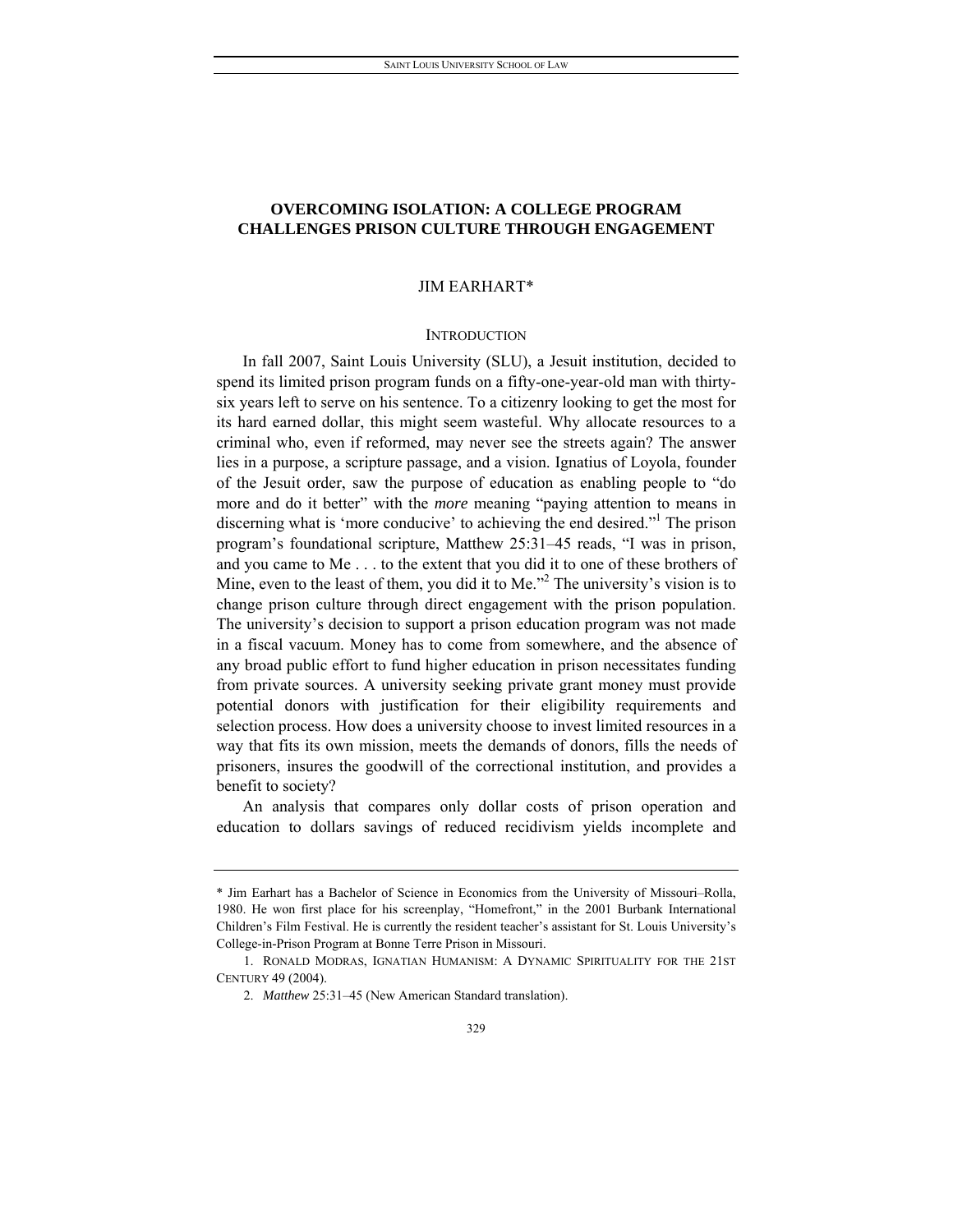misleading results. Many, if not most, of the costs of incarceration are not quantifiable. The same holds true for measuring the benefits of inmate higher education to society. Society must get beyond the "bottom line" mentality. The only way to increase the effectiveness of prisons and the probability of releasing good citizens is to change a prison culture in which the norms of behavior are destructive to a civil society. The aim of Saint Louis University Prison Program is not simply to educate inmates but to nurture good citizenship, motivate its student-inmates to action, and provide a variety of platforms to engage and change the toxic culture that governs America's prisons.

While economic costs and benefits of rehabilitation will always be issues, the primary focus of this essay will be the factors that determine the inmate's attitude toward rehabilitation. The position taken is that inmate apathy is the single greatest impediment to successful rehabilitation, and only programs that engage and overcome the causes of apathy will succeed in reducing recidivism. Before addressing the central issue it is first necessary to demonstrate the limits of cost-benefit analysis in assessing the efficiency of dollars spent on higher education in prison. This is followed by a description of the causes, types, and levels of isolation experienced under the current prison system; the contribution of isolation in shaping prison culture; and the apathy it breeds in the prisoner. Next is a description of the college experience, especially one containing a moral element, and the profound effect it has on the inmate immersed in prison culture. Finally, there will be examples of what can happen when student-inmates are motivated to take action to improve the prison community, the potential change in prison culture, and the benefit this can have in all communities.

#### QUANTITATIVE COST AND BENEFITS

According to the Vera Institute Cost Benefit Analysis Report *The Price of Prison: What Incarceration Costs Taxpayers*, the annual average cost per inmate in Missouri is  $$22,350$ <sup>3</sup> The Missouri Department of Corrections reports that this level of spending achieves a recidivism rate of 36 percent.<sup>4</sup> Historically, average recidivism rates for inmates who participated in college

 <sup>3.</sup> CHRISTIAN HENRICHSON & RUTH DELANEY, THE PRICE OF PRISONS: WHAT INCARCERATION COSTS TAXPAYERS 10 (2012).

 <sup>4.</sup> Lucas Bond, *Do You Think Missouri Has a Problem with Recidivism?* CONNECTMID MISSOURI.COM, http://www.connectmidmissouri.com/news/story.aspx?id=605551#.UvgrByrnb IU (last updated May 22, 2014).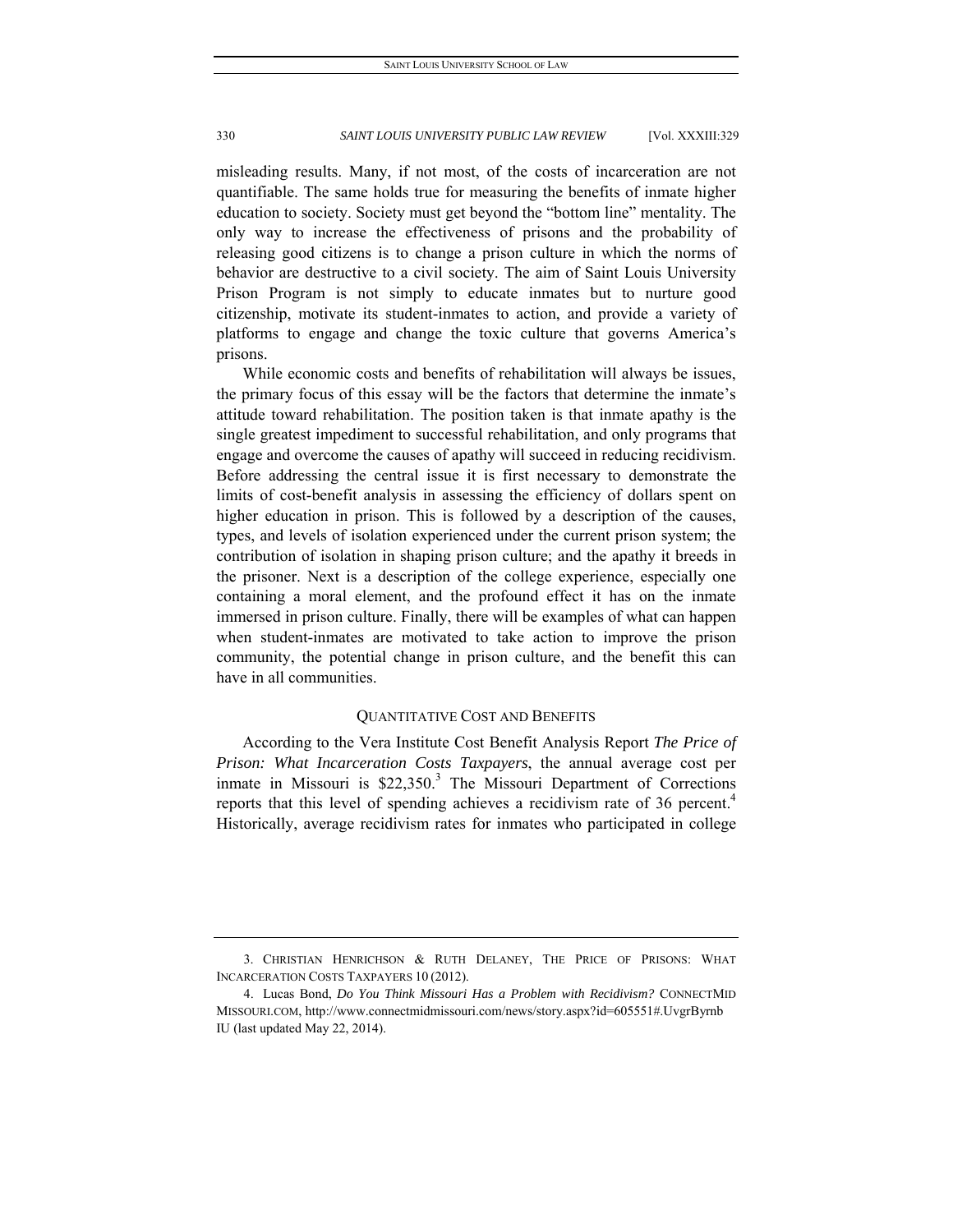programs are reported to be between 0 percent and 16 percent, $5$  compared to the national average of greater than 40 percent for all released prisoners.<sup>6</sup>

Figure 1: Annual Savings per 100 Releases<sup>7</sup>

| \$22,350      | (annual incarceration cost)                                                      |
|---------------|----------------------------------------------------------------------------------|
| 40            | (national recidivism rate)                                                       |
| \$894,000     | (direct recidivism cost per 100 general population annually)                     |
| \$22,350      | (annual incarceration cost)                                                      |
| 15            | (college participation recidivism rate per 100 releases)                         |
| \$335,250     | (direct recidivism cost per 100 college program group<br>annually)               |
| \$894,000     |                                                                                  |
| $-$ \$335,250 |                                                                                  |
| \$558,250     | saving to the taxpayers created by<br>(annual)<br>college<br>programming effect) |

The \$558,250 amount in Figure 1 reflects incarceration savings only. Estimates for *total* yearly cost of a typical criminal range from approximately \$430,000 to \$46,000.<sup>8</sup> Applying even the lowest figure, \$80,700 in 2007 dollars,<sup>9</sup> the difference between the 40 percent and 15 percent recidivism rate will yield an annual savings of \$2,017,500 per 100 releases.

Figure 2: Total Savings per 100 Releases $^{10}$ 

| \$80,700      | (total annual cost of typical criminal)                           |
|---------------|-------------------------------------------------------------------|
| 40<br>X       | (average general recidivism rate)                                 |
| \$3,228,000   | (total recidivism cost per 100 general population annually)       |
| \$80,700      | (total annual cost of typical criminal)                           |
| 15            | (college participation recidivism rate)                           |
| \$1,210,500   | (total recidivism cost per 100 college program group<br>annually) |
| \$3,228,000   |                                                                   |
| $-$1,210,500$ |                                                                   |
| \$2,017,500   | (annual saving created by college programming effect)             |

 <sup>5.</sup> *See* Jon M. Taylor, *Post-Secondary Correctional Education: An Evaluation of Effectiveness and Efficiency*, 43 J. CORR. EDUC. 132, 132–33 (1992) (analyzing several studies on rates of recidivism for graduates of higher education prison programs).

 <sup>6.</sup> *Id.* at 133.

 <sup>7.</sup> *See, e.g.*, *id.* at 136 fig.1.

 <sup>8.</sup> *Id.* at 137.

 <sup>9.</sup> *46,000(.846)/.482 = 80,738.* U.S CENSUS BUREAU, STATISTICAL ABSTRACT OF THE UNITED STATES 463 (2009).

 <sup>10.</sup> Taylor, *supra* note 5, at 136 fig.1.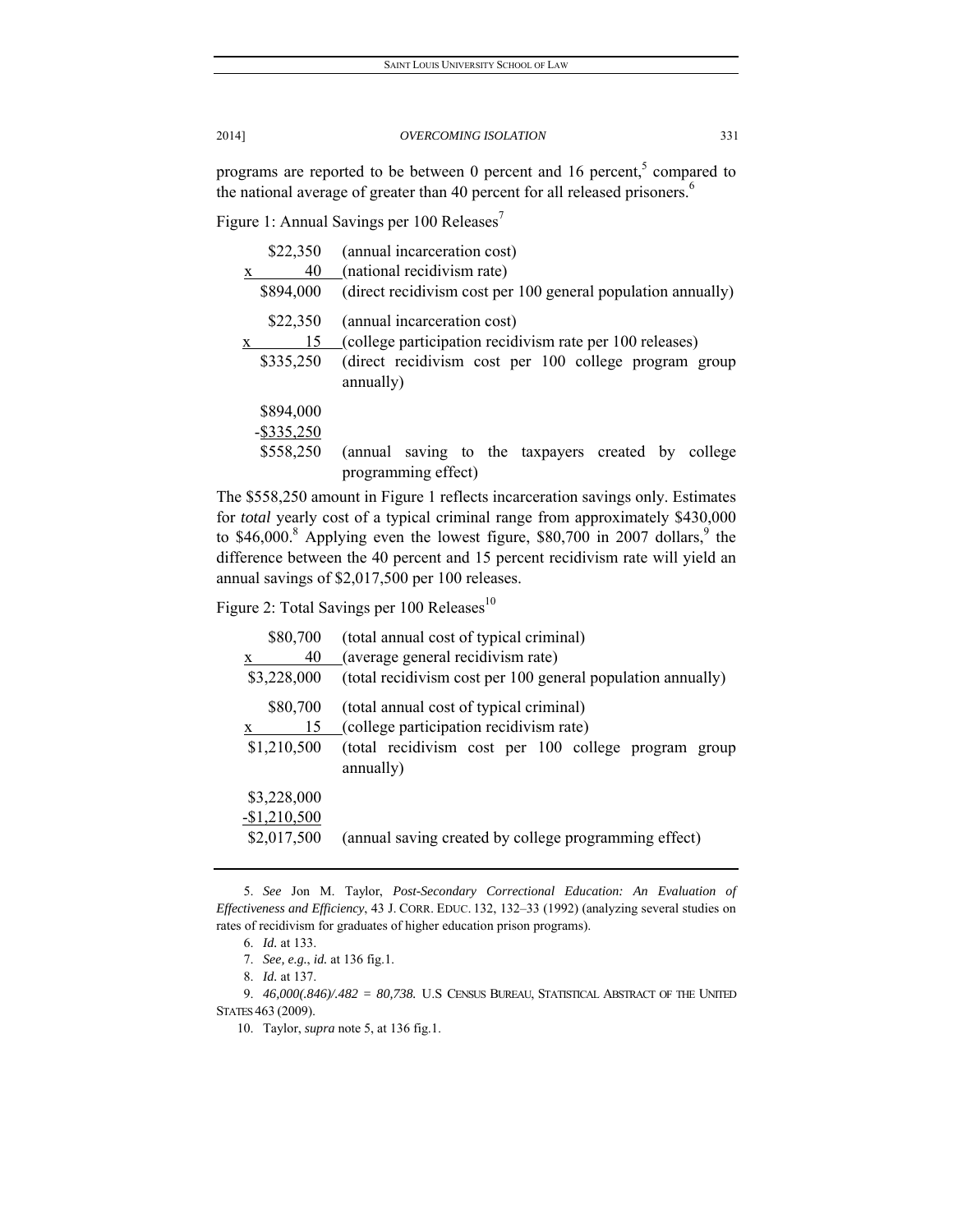These figures support the effectiveness of higher education in prison. The data used in computation were drawn from verifiable studies and the results are reasonably accurate. As is often the case with statistics, however, accurate does not equal meaningful. Prisoners who self-select to participate in rehabilitation programs already have a greater likelihood of success upon release.<sup>11</sup> Chief Probation Officer Douglas W. Burris and job and family specialist Clark Porter of the U.S. Probation Offices, Eastern District of Missouri, say they can "often predict who will be able to find a stable job. They are those who took advantage of vocational training and other classes available in prison."<sup>12</sup> According to the Missouri Department of Corrections, "54 percent of people without full-time work return to prison, while only 14 percent with a full-time job do so."<sup>13</sup> The 14 percent figure is almost identical to the college programming recidivism rate.14

Every inmate who enrolls in college classes not only self-selects, he or she usually puts in considerable effort to make it happen. The reduced number of universities offering correspondence courses means limited degree choices and requires careful research to make sure credits earned are transferable. Competition for openings in the few on-site college-in-prison programs favors the most motivated and best prepared.<sup>15</sup>

Rather than concentrating on dollars spent or saved, it makes more sense to take a look at the mindset of prisoners who are not proactive in their own rehabilitation, what causes that apathy, and what has worked to change the mindset of inmates in the past.

#### QUALITATIVE COSTS OF INCARCERATION

One of the most significant non-quantifiable costs to the inmate is deterioration of mental health. Prison culture is an assault on the emotional well-being of inmates. This section will address three contributing factors isolation, loss of power, and hopelessness—and the impediments they pose to successful recovery and rehabilitation.

 <sup>11.</sup> *See* Elia Powers, *Out of Prison—Now What? Reentry Programs Help Those Returning to Community Life,* ST. LOUIS BEACON (Mar. 28, 2010), https://www.stlbeacon.org/#!/content/192 33/out of prison now what reentry programs help those returning to community life.

 <sup>12.</sup> *Id.*

 <sup>13.</sup> *Id.*

 <sup>14.</sup> Taylor, *supra* note 5, at 133.

 <sup>15.</sup> When it was announced in 2007 that Saint Louis University was offering an on-site classes to fifteen inmates at Bonne Terre prison, over 300 inmates requested applications. Jesse Bogan, *St. Louis University Program in Mo. Prison Helps Set Minds Free: Inmates at Bonne Terre Earn College Credit in Prison Education Program Sponsored by SLU,* ST. LOUIS POST-DISPATCH, Dec. 28, 2011, *available at* http://www.stltoday.com/news/local/metro/st-louis-univer sity-program-in-mo-prison-helps-set-minds/article\_a06b052a-064f-5ef4-bce9-d60036f1ac 59.html.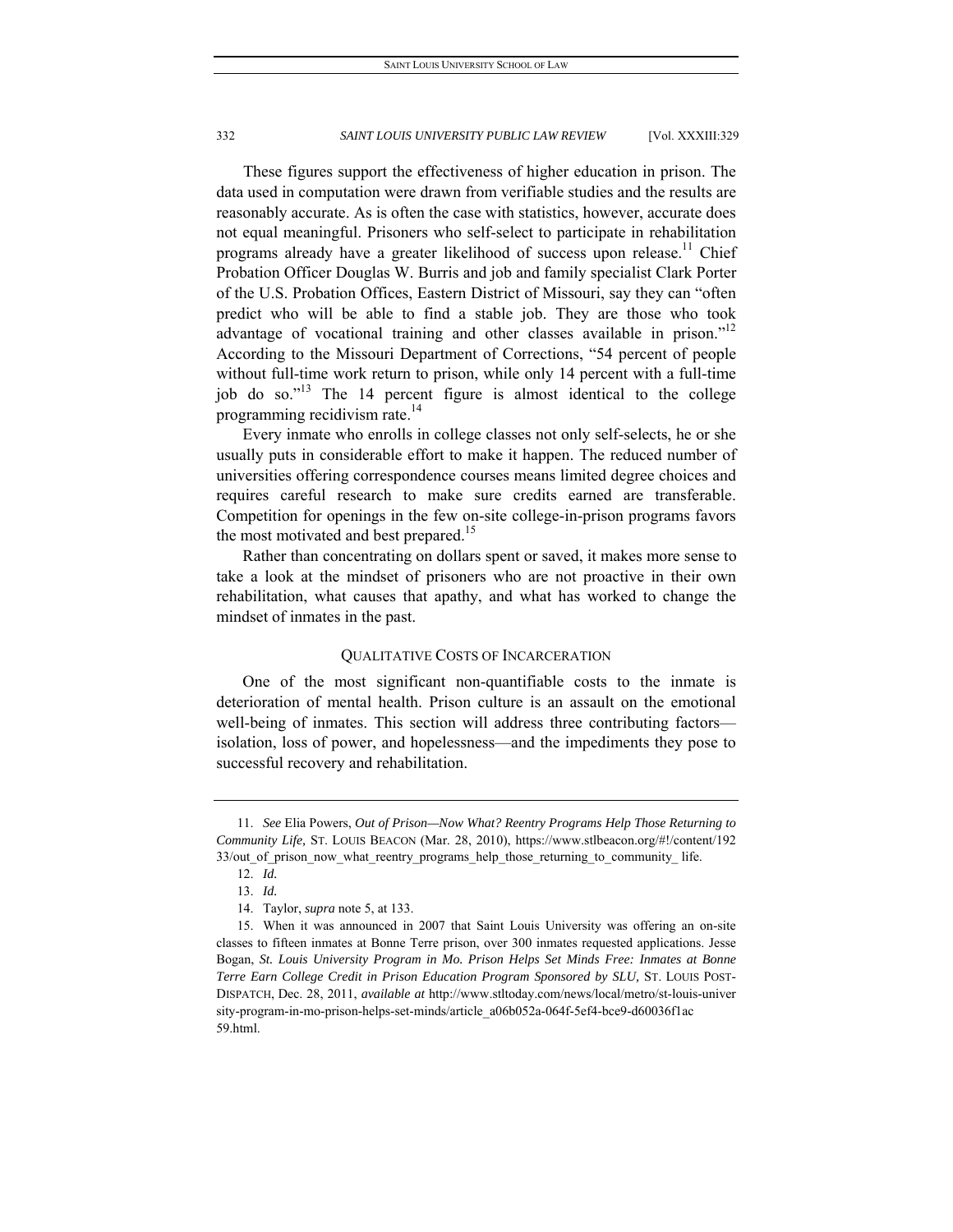Society, after centuries of experimentation on how to deal with criminals, has accepted isolation as a form of punishment.<sup>16</sup> The 1994 Omnibus Crime Bill added an exclamation point when it allocated \$8 billion for prison construction.17 This encouraged states to enact "truth-in-sentencing" laws that not only lengthened sentences for many crimes but also limited parole eligibility.<sup>18</sup> Missouri, for example, passed laws demanding that those convicted of violent crimes complete 85 percent of already enhanced sentences before being eligible for parole.<sup>19</sup> The state applied for and received a portion of those \$8 billion, constructed six new maximum-security men's prisons between 1995 and 2003, and promptly filled them.<sup>20</sup> A high percentage of the men who enter these facilities will leave someday, but only after an extended stay in an "isolated, oppressive, and heavily regulated" system that creates a "volatile" and often violent culture.<sup>21</sup>

The seeds of apathy are planted early in the prison experience. If there is any message the Department of Corrections wants to get across to a new inmate, it is that the staff is in control. All personal property is stripped away, and the most basic decision-making is taken out of the recent arrival's hands. The staff dictates what, when, and where the inmate eats. They assign where he lives and with whom he lives. The staff issues what the inmate will wear. The prisoner is subject to be drafted for work assignment, again, where and when staff decides. This strictly regimented control may last from four to ten months, but it establishes the basis of the inmate-staff relationship and hammers home the limited control the prisoner now has over his own life. A prison's culture "is shaped by the individual characteristics of the inmates, the guard's treatment of the inmates, and the management philosophy of the administration."<sup>22</sup>

Relations among inmates are affected by how staff interacts with inmates. A 1992 study by Sarah Ben-David identified five types of staff-inmate

 <sup>16.</sup> MICHEL FOUCAULT, DISCIPLINE AND PUNISH: THE BIRTH OF THE PRISON 8–9 (Alan Sheridan trans., Vintage Books 2d ed. 1995) (1977).

 <sup>17.</sup> *HR 3355 – Omnibus Crime Bill –Key Vote*, PROJECT VOTE SMART, http://votesmart.org/ bill/2666/omnibus-crime-bill#.UvfMJHddW\_I (last visited May 22, 2014).

 <sup>18.</sup> ELSA CHEN, IMPACTS OF THREE STRIKES AND TRUTH IN SENTENCING ON THE VOLUME AND COMPOSITION OF CORRECTIONAL POPULATIONS 35 (2000), *available at* https://www.ncjrs. gov/pdffiles1/nij/grants/187109.pdf.

 <sup>19.</sup> *Missouri Sentencing Laws*, MO. SENT'G ADVISORY COMM'N, http://www.mosac.mo. gov/page.jsp?id=45441 (last visited May 22, 2014).

 <sup>20.</sup> Prisons were constructed in Bonne Terre, Bowling Green, Cameron, Charleston, Jefferson City, and Licking, Missouri. *Facilities Locator*, MO. DEP'T OF CORR., http://doc.mo. gov/Facilities.php (last visited May 22, 2014).

 <sup>21.</sup> Justin Brooks, *How Can We Sleep While the Beds Are Burning? The Tumultuous Prison Culture of Attica Flourishes in American Prisons Twenty-Five Years Later*, 47 SYRACUSE L. REV. 159, 163 (1996).

 <sup>22.</sup> *Id*. at 164.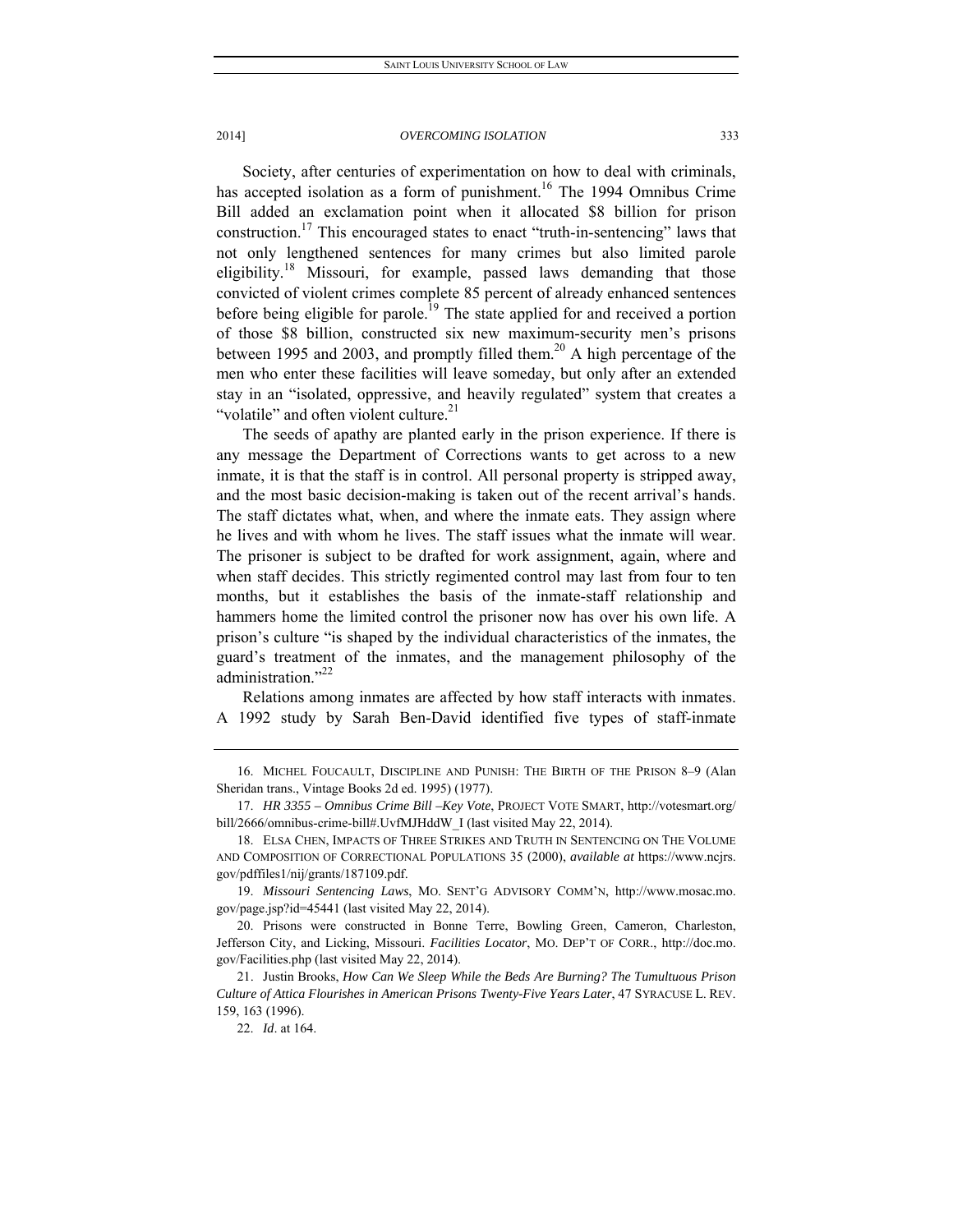relationships "based upon the actions and attitude of staff members."<sup>23</sup> One is the Punitive Type, which is characterized by staff that "avoids communication with inmates, demands submission and obedience, and punishes even slight misbehavior.<sup>224</sup> In my nineteen years in Missouri's maximum-security prisons, I have witnessed this type of management with slight mitigation of the communication factor.<sup>25</sup> Barry C. Feld reported in a 1981 study that under this management style, "inmates become alienated and the 'inmates isolation hindered them from cooperating with one another in the institutional adjustment or in resisting exploitation, while predatory violence reinforced inmates' negative view of one another."<sup>26</sup>

The isolation spoken of here is in addition to the prisoner's separation from society. Within the prison itself, housing units and wings within housing units are compartmentalized through controlled movement, separate recreation periods, and staggered meal times. An inmate may meet like-minded and supportive peers at a religious service or a job site, but he must return to his living quarters where a predatory subculture may hold sway. Imagine an eighteen-year-old man convicted of a crime in 2013 and that received a thirtyyear sentence. Under the 85 percent law he will have to serve *twenty-five years* before becoming eligible for parole. That is seven years longer than he has lived, almost a lifetime and a half. He enters a culture where he faces hostility from his keepers and the threat of violence from his housemates. He has no hope that any rehabilitative effort or progress on his part will be given consideration until the year 2038.

At this point, the inmate definitely has a decision to make concerning his physical well-being. What are the best relationships to establish with other inmates that will keep him safe? If an inmate has a gang affiliation, he may simply land under its protection, along with picking up the duties its leaders demand he do to keep in good standing. An unaffiliated inmate will often attempt to ingratiate himself with others or become indebted to a subculture within the established order. In either case, immediate physical danger may be averted, but by its very nature, obligation limits the sense that the inmate has control over his destiny, especially since the interests of the group leaders will always come before his own. The place the inmate finds in the prison culture will define his identity among his fellow prisoners. This in itself is another layer of isolation.

 <sup>23.</sup> *Id*.

 <sup>24.</sup> *Id*. at 165–66.

 <sup>25.</sup> Anyone wishing to get a feel for the punitive type of administration can view the movie, *The Last Castle*, starring Robert Redford. Focus on the warden, played by James Gandolfini. This character is institutional thought personified, which prevails despite the efforts of wellintentioned staff. *See* THE LAST CASTLE (DreamWorks Pictures 2001).

 <sup>26.</sup> Brooks, *supra* note 21, at 165 n.43.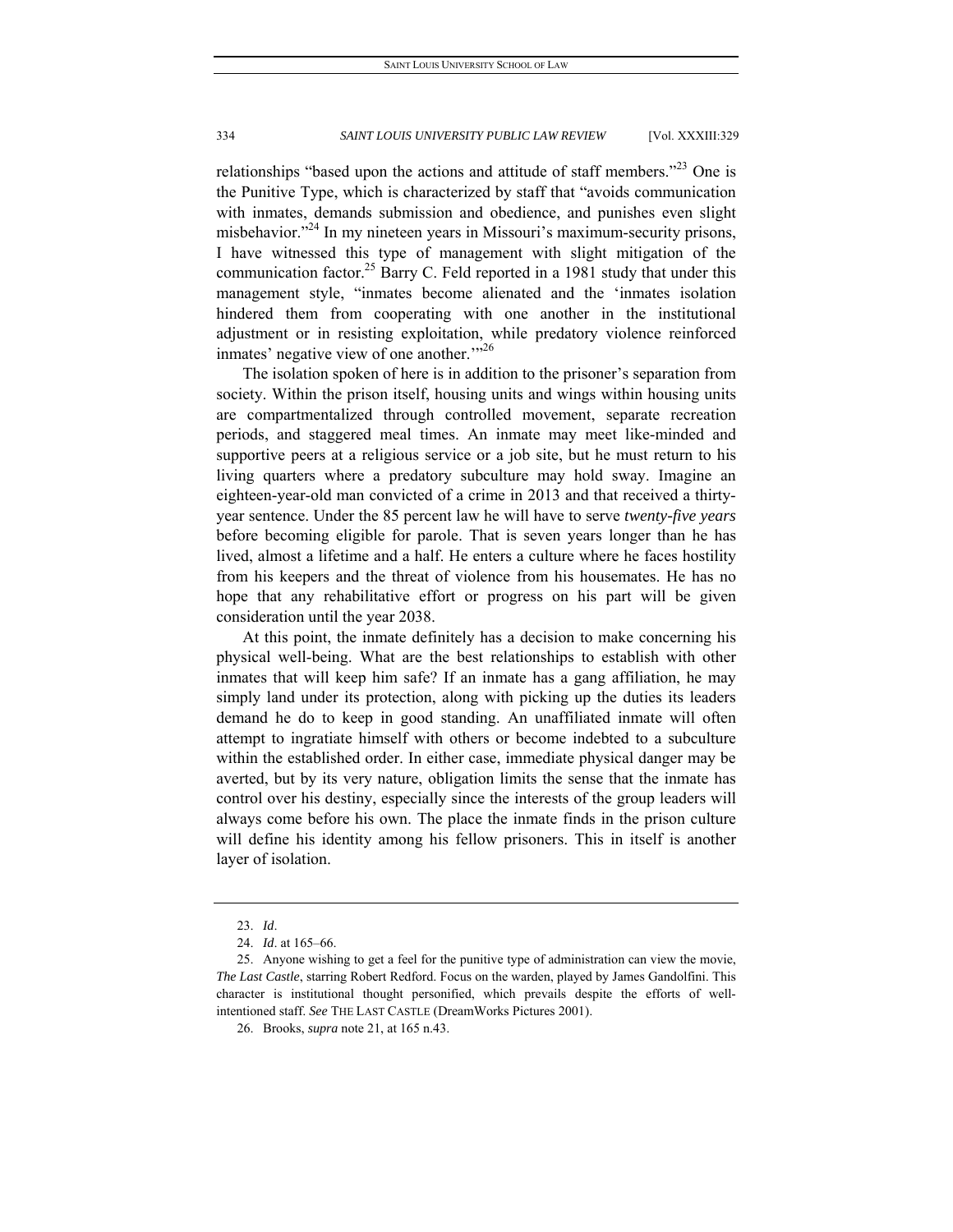Under these circumstances, one of the most important factors in securing a sense of emotional well-being is the level of connection an individual maintains with people on the outside. The evidence I use to support this claim is primarily experiential and anecdotal. During the early years of my incarceration, it was not unusual to visit another prisoner's cell and be greeted by a virtual shrine to his family and friends. On the wall or at the end of the bunk would be a construction of cardboard cluttered with photographs of his loved ones. One man, (Z.), at the old Missouri State Penitentiary in Jefferson City, had one-third of his wall covered with greeting cards and letters he had received. When asked about the display, Z. did not speak of sentimental value, but of the sense of security it provided. If the staff saw that he had this many people on the outside, they would be less likely to mess with him. More strictly enforced fire and safety regulations now preclude such displays—but ask which items an inmate would retrieve first from a burning cell, and photo albums and address books would top the list.

As much as the prisoner needs to know that "somebody loves me" to feel emotionally healthy, there are very practical reasons for maintaining connections outside the prison. Ninety-seven percent of all inmates will be released from prison at some time. Most of these will need full-time jobs if they are going to be successful. Finding full-time employment that pays a living wage is a challenge. Aside from having to explain a felony conviction, "offenders usually come to prison with few work skills, which is a huge disadvantage in this economy. The service jobs that most people out of prison are doing are harder to get now because of the tough job market."<sup>27</sup> Hope for success upon release is very much tied to the hope that a family member or friend has a connection that leads to employment. This factor hits minorities particularly hard. Research indicates that "minorities are still more likely to go to prison for a longer time," and, "that's huge in terms of relationships and employment, being away from the community for longer.<sup>"28</sup>

Time passes, hope fades, control is surrendered, and apathy sets in.

# THE IMPACT OF ON-SITE COLLEGE PROGRAMS IN PRISON

Though the idleness imposed on inmates by prison was listed as a significant problem in several studies, it will receive only a mention here. Morris and Hawkins write that "we recognize that we must somehow escape the crippling idleness, lack of training, inhumanity and futility of the mega-

 <sup>27.</sup> Powers, *supra* note 11 (quoting Beth Huebner, associate professor and director of the graduate programs in the department of criminology and criminal justice at University of Missouri-St. Louis).

 <sup>28.</sup> *Id*.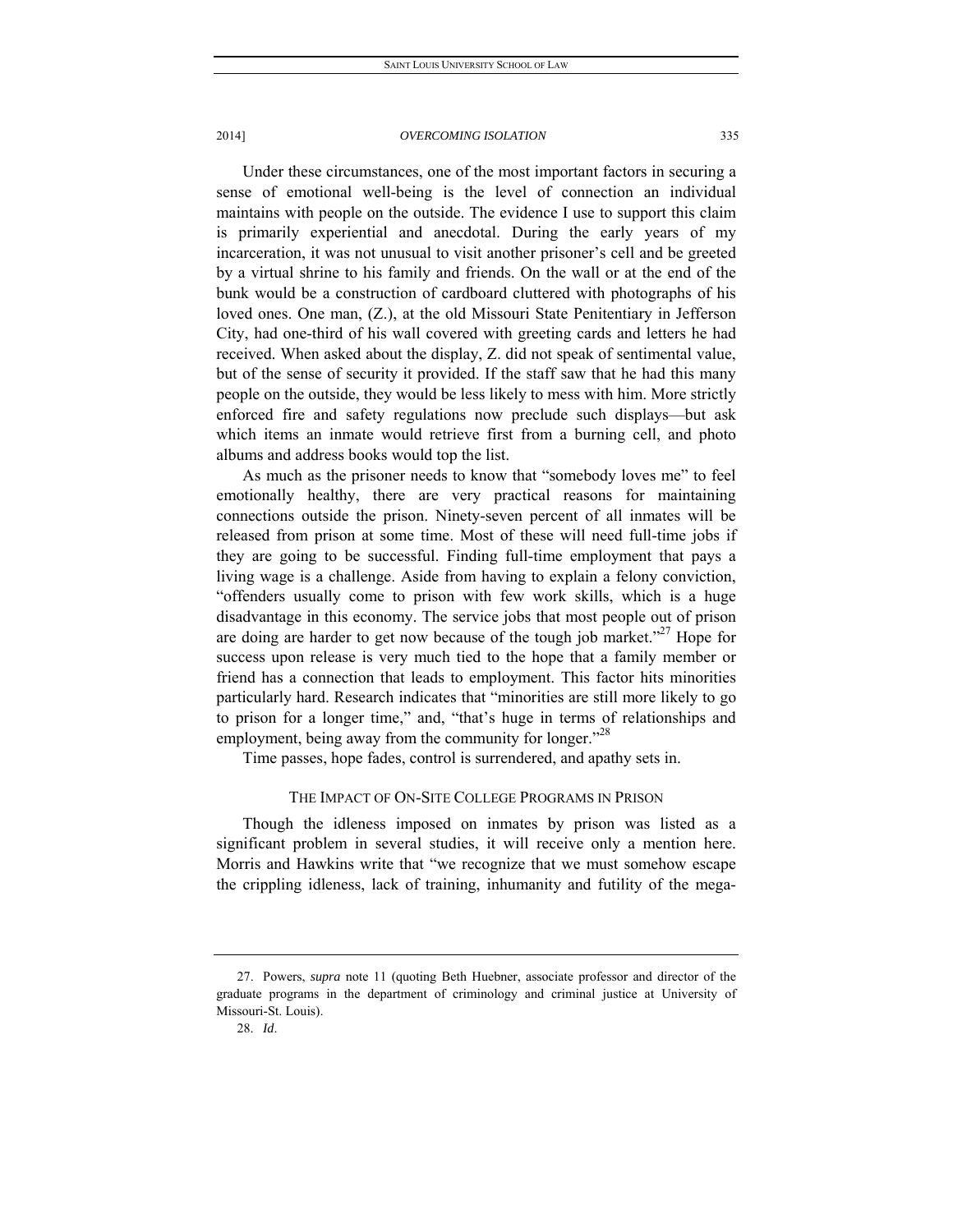prison which still characterized most state systems."<sup>29</sup> My observation indicates that most inmates *are* active. They find things to keep themselves busy. It is just that most of the activity is an exercise in futility. It does nothing to change the prison culture that oppresses them and little to prepare them for success after release.

The topic is introduced because when Saint Louis University announced its offer of college classes at Bonne Terre Prison in the fall of 2007, I applied because it was a new activity. To be sure, it was the best activity that had come along in thirteen years, but it was simply viewed as something different and challenging to break years of monotony.

At that point in my prison "career," I had spent eight and one half years at a facility in Jefferson City, all within a 300-yard radius of my cell. The move to Bonne Terre not only reduced that distance to 250 yards, but the outside view was reduced to a ring of repeating, cookie-cutter housing units like my own. At the time of the SLU announcement, I had been a tutor in the prison GED program for about four years, and I was looking for a break in the routine. College was a promising new stimulus. The SLU theology certificate program turned out to be a life-changing experience.

The initial impact came through something very simple. Almost every week the professor required the class to write a reflection paper or essay about the assigned reading. The course material and writing were stimulating and challenging, but what made the most impact were the comments the professor wrote in the margins and under each conclusion. It is too embarrassing to reveal how many times returned homework was removed from its folder so the comments could be re-read, but the reason must be shared.

Earlier, it was stated that once an inmate finds his or her place in the prison subculture, he or she has established an identity. While some subcultures are harder to escape than others, these associations do shift over time. Prison is not devoid of good role models or inmates with good intentions willing to assist someone seeking to break away from the criminal lifestyle. Neither is the prison system devoid of programs aimed at changing thinking and behavior patterns. Inmates who take the classes seriously can and do turn their lives around and become better citizens in the prison community. What does not change is how the inmate is viewed and treated by the staff as a whole.<sup>30</sup> A term avoided to this point in the essay is "offender*.*" The word is printed in

 <sup>29.</sup> Norval Morris & Gordon M. Hawkins, *Attica Revisited: The Prospect for Prison Reform*, 14 ARIZ. L. REV. 747, 757 (1972).

<sup>30</sup>*. See, e.g.*, THE LAST CASTLE, *supra* note 25 (James Gandolfini's character, Colonel Winters, embodies the idea that inmates cannot reform. "See, I too share the burden of command. You may not think that I've ever set foot on a battlefield, but that's because you've never sat behind this desk. This desk. My men and I are vastly outnumbered. We spend every day behind enemy lines. Because, make no mistake about it, Mr. Irwin, they are the enemy.").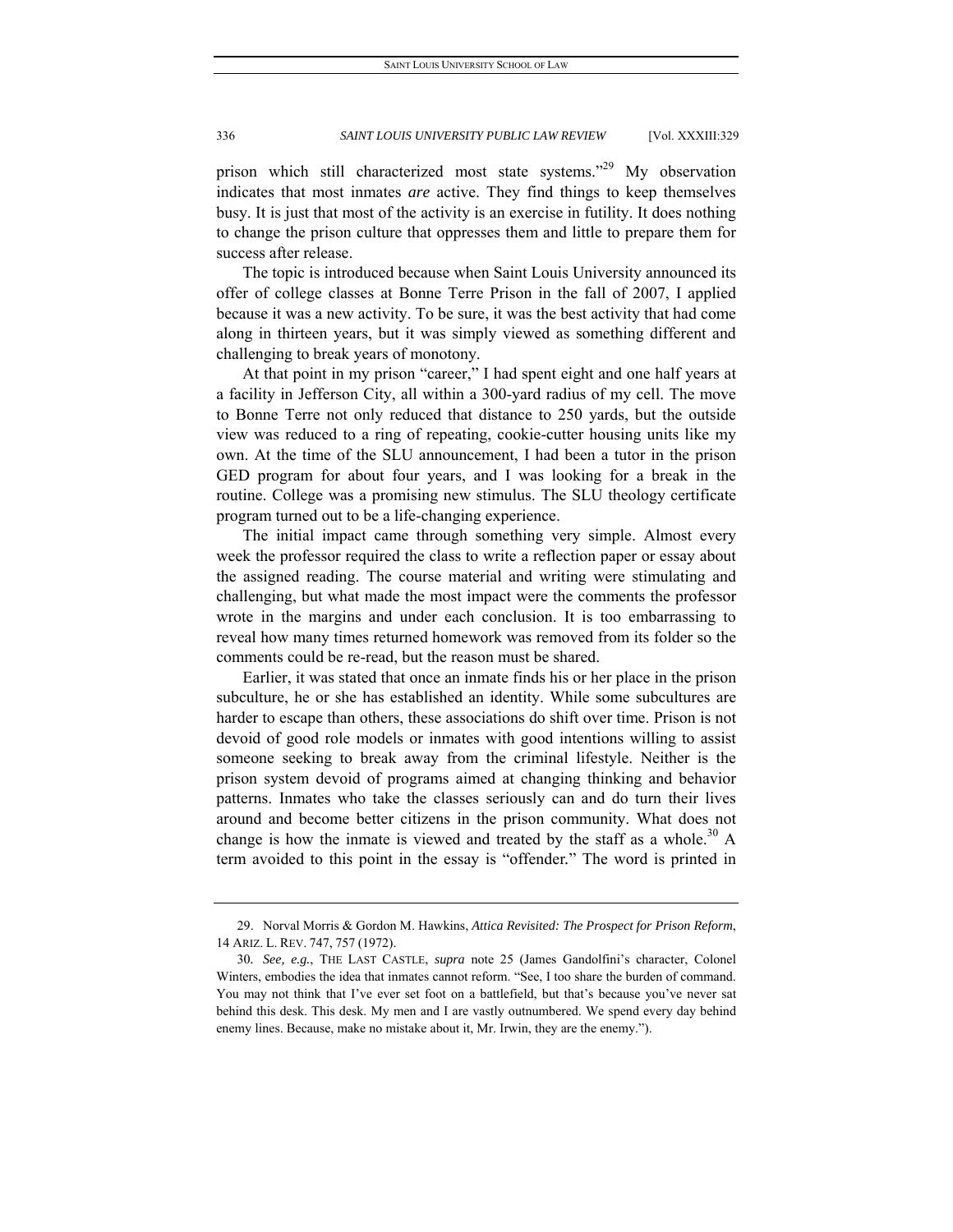large red capital letters at the top of the plastic identification card each inmate is required to have clipped to the upper left quadrant of the outermost garment being worn. OFFENDER dwarfs even the inmate number so critical to administrative transactions. A prisoner can be thirty years removed from his crime and twelve years removed from his last conduct violation within the prison, but as long as the inmate is assigned to a bunk in a Missouri facility, the inmate is labeled a lying, manipulative criminal. One graphic example of this attitude was demonstrated after a violent confrontation at the Pontiac Prison in Illinois. "A bitter complaint of the guard force as it came off duty from a riot . . . was that the wicked prisoners were removing their shirts!"<sup>31</sup> Shirts displayed numbers; faces were useless. Individuality and progress are not acknowledged, only "offendership." Inmate apathy often results from the futility of improvement.

The comments the professor wrote on the returned assignments had a profound impact because the judgment was based on current effort and merit, not past crime. The initial effect was more emotional than academic. To write something and have the words be taken seriously by someone in authority was affirming and liberating. Just as the inmate needs to know "somebody out there loves me," as time passes there is an increasing need to know "somebody sees me." That is what the homework commentary provided, and it had a healing effect.

During the first few months of college classes, emotional need absorbed much of the oxygen in the classroom. The work was challenging, however, and the critical thinking element began to kick in, especially as it was framed in theological thought. Reading Sigmund Freud, Friedrich Nietzsche, Albert Schweitzer, Viktor Frankl, and William James opened fresh views and demanded a reasoned reassessment of one's own values and beliefs. Socrates said that the unexamined life is not worth living.<sup>32</sup> Martha C. Nussbaum writes,

Three capacities, above all, are essential to the cultivation of humanity in today's world. First is the capacity for critical examination of oneself and one's traditions—for living what, following Socrates, we may call 'the examined life.' This means a life that accepts no belief as authoritative simply because it has been handed down by tradition or become familiar through habit, a life that questions all beliefs and accepts only those that survive reason's demand for consistency and for justification. Training this capacity requires developing the capacity to reason logically, to test what one reads or says for consistency of reasoning, correctness of fact, and accuracy of judgment. Testing of this sort frequently produces challenges to tradition.<sup>3</sup>

 <sup>31.</sup> Morris & Hawkins, *supra* note 29, at 750.

 <sup>32.</sup> PLATO, APOLOGY OF SOCRATES 85, 87 (Michael C. Stokes ed., trans., 1997).

 <sup>33.</sup> MARTHA C. NUSSBAUM, CULTIVATING HUMANITY: A CLASSICAL DEFENSE OF REFORM IN LIBERAL EDUCATION 9–10 (1997).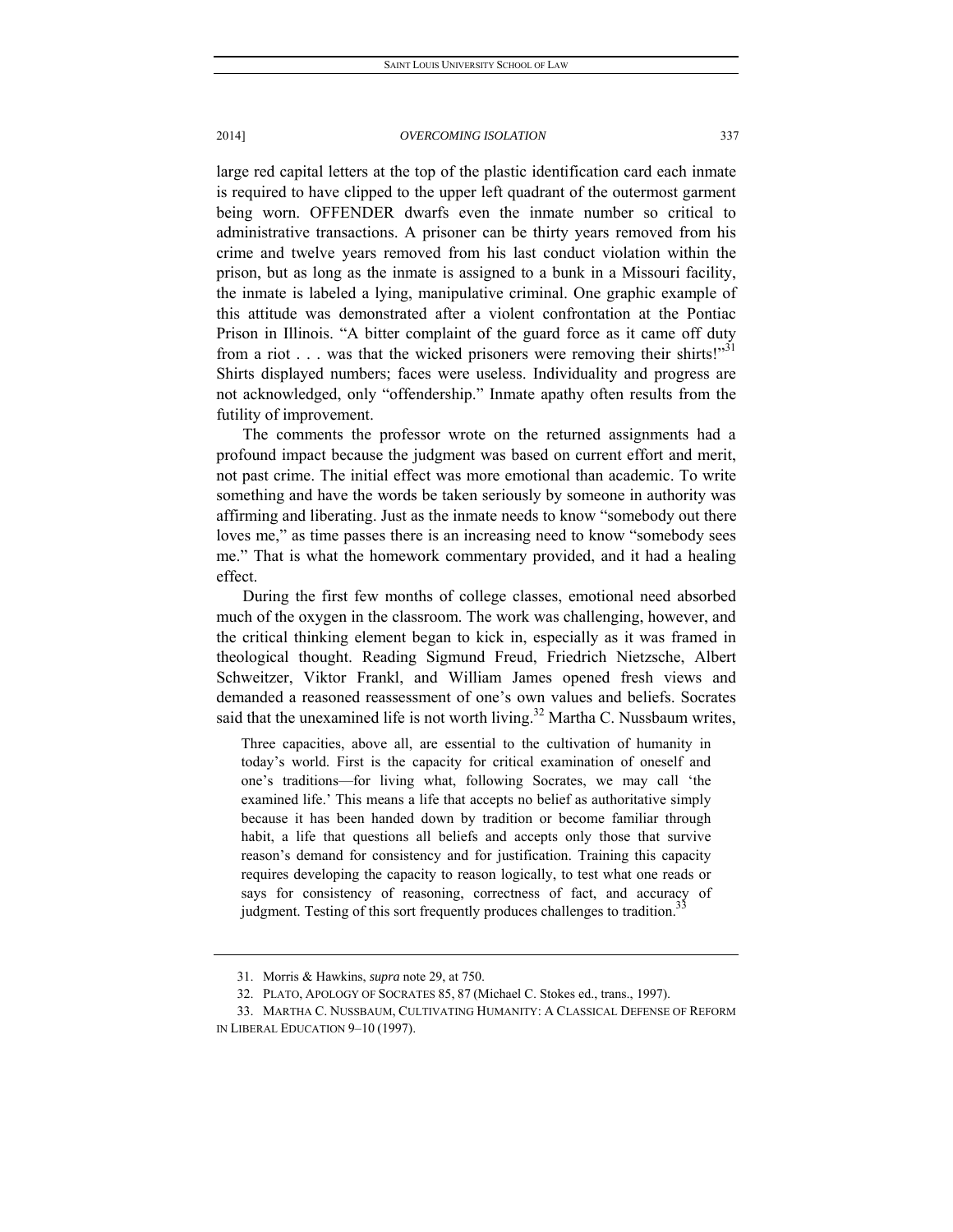Inmates inured to prison culture, with its violence, hopelessness, futility, oppression, and apathy, can be likened to the people Socrates saw as "living passive lives, lives in which, in the most important things, their actions and choices were dictated by conventional beliefs. These beliefs inhabited and shaped them, but they had never made them truly their own."<sup>34</sup> The college program broke into the prison culture and changed the student-inmate's view of his place within that culture.

The words of Raymond Scott, valedictory speaker at the graduation ceremony for SLU's theology certificate program describes well the transformative nature of the experience.

 In the Gospel of Matthew, chapter 25, verse 35, there is a passage that highlights my experience [of the program]. "For I was hungry and you gave me food, I was thirsty and you gave me something to drink . . . ." Personally, I was hungry for achievement, and thirsty for knowledge. Matthew 25 goes on to say, "I was a stranger and you welcomed me, I was naked and you gave me clothing, I was sick and you took care of me." Before [this program] I was a stranger to myself, to my spiritual self—but not anymore. The professors helped me find my dignity again. I am no longer naked. Indeed they helped clothe me—not only in dignity, but with the sense of self-worth that we all hunger and thirst for . . . The last passage from Matthew 25 reads, "I was in prison and you came to visit me." What you have done here for us, we who have long considered ourselves "the least of these,"—has had an incredible impact on us. $35$ 

The theology curriculum forced the student-inmates to question their beliefs and motives for their actions. The same critical thinking was applied to assessing the belief system and tradition of the prison culture in which they lived. If self-examination led to a reassessment of the self, one final exam paper that was assigned, "My Theology for Christian Action in the World," demanded that the student-inmate assess his responsibilities in the prison community.

Viktor Frankl was a psychiatrist who endured the horrors of the Nazi death camps. He used his time there to observe the behavior of inmates, in particular what attitude was needed to be one of the one in twenty-six who survived the camps. Prisoners who gave up often said, "I have nothing to expect from life anymore."<sup>36</sup> Frankl found that "what was really needed was a fundamental change in our attitude toward life. We had to learn ourselves and, furthermore, we had to teach the despairing men, that *it did not really matter what we* 

 <sup>34.</sup> *Id.* at 21.

 <sup>35.</sup> Kenneth Parker, *Finding Christ in Prison*, U. NEWS ST. LOUIS U., Mar. 1, 2012, http://un ewsonline.com/2012/03/01/finding-christ-in-prison/.

 <sup>36.</sup> VIKTOR E. FRANKL, MAN'S SEARCH FOR MEANING: AN INTRODUCTION TO LOGOTHERAPY 85 (4th ed. 1992).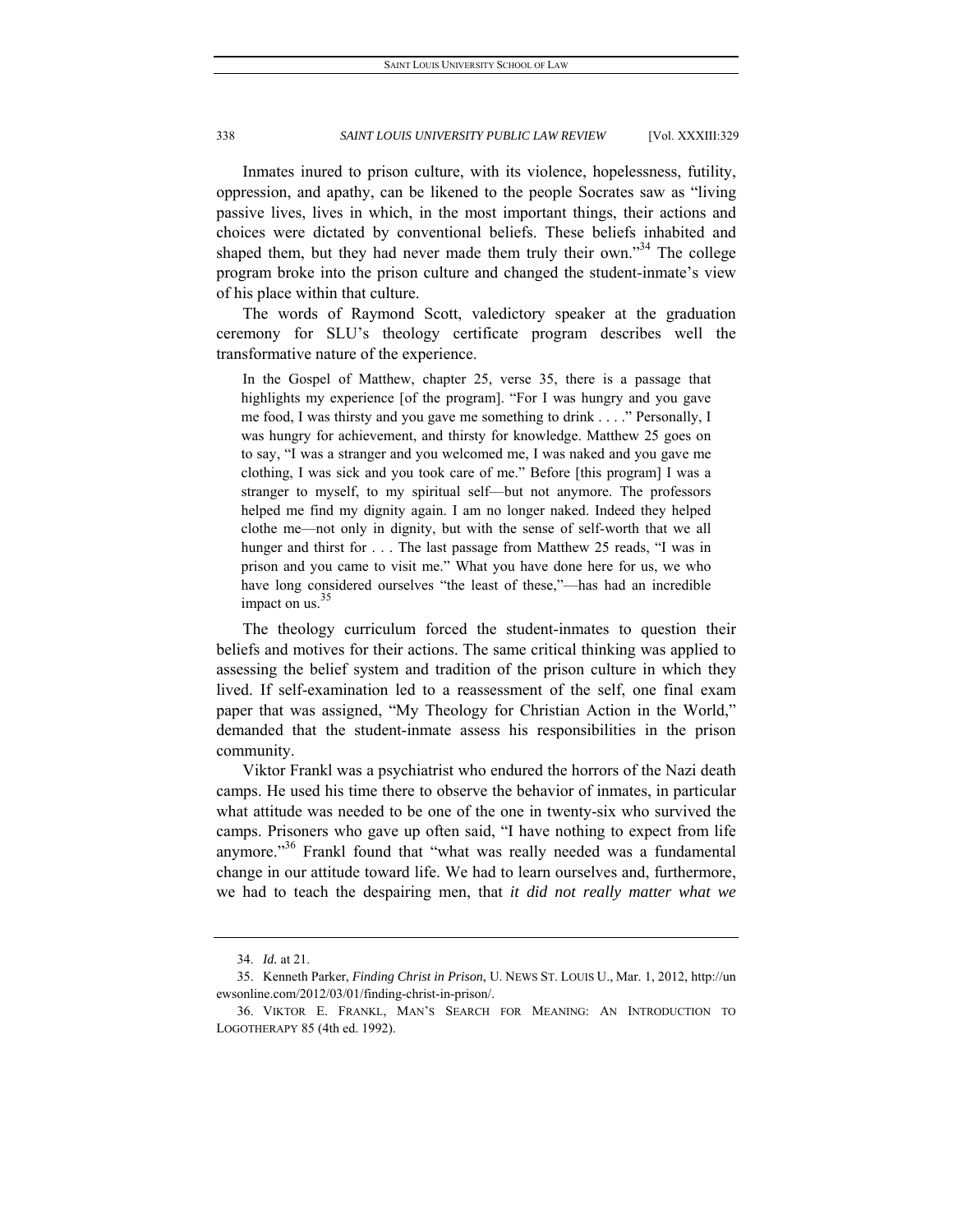*expected from life, but rather what life expected from us* . . . Life ultimately means taking the responsibility to find the right answer to its problems and to fulfill the tasks which it constantly set for each individual."<sup>37</sup> Applying this to the toxic prison culture, student-inmates are charged with and motivated to help others overcome the apathy that shackles them.

Thanks to a generous grant from the Hearst Foundation and the continuing support of other benefactors, Saint Louis University was able to follow the theology certificate program with an Associate of Arts degree program. A key course in the curriculum was a small group communication class which tasked the nineteen students with conceiving and developing a project that would impact the prison community. As individuals, each student-inmate benefited, but "the good community finds a productive balance between individuality and group obligation."<sup>38</sup> A student-inmate organization was formed which now sponsors three projects in the prison: a supplemental GED class held in the education building, tutoring-by-appointment sessions in the library, and a literary journal. These projects are in their infancy but are reaching increasing numbers of men in the general population.

There is other evidence that the benefits of the college in prison reach beyond the classroom. One example is Angola Prison in Louisiana, "historically know as one of the most dangerous prisons in the country."<sup>39</sup> Under a moral rehabilitation program initiated by Warden Burl Cain, New Orleans Baptist Theological Seminary began to offer "budget-friendly educational programs" featuring Bible classes as well as non-religions courses. 40 Inmates can earn either an Associate's or Bachelor's degree in Christian ministry. In 2011, 111 were enrolled in the program, while 145 had graduated. There has been a positive effect. "Inmate-on-inmate assaults dropped from almost 500 in 1991, before Cain began the moral rehabilitation program, to 60 in 2006," a decrease of over 85 percent.<sup>41</sup> This demonstrates that even a limited number of participants can have a significant impact on prison culture.

## ENGAGE OR ISOLATE?

Central to the punitive penitentiary model is the "notion that prisoners are sent to prison *for* punishment, as opposed to *as* punishment."42 This philosophy, of which the 1994 Omnibus Crime Bill is a part, "undermines any

 <sup>37.</sup> *Id*.

 <sup>38.</sup> RUSHWORTH M. KIDDER, HOW GOOD PEOPLE MAKE TOUGH CHOICES 130 (1995).

 <sup>39.</sup> Roy L. Bergeron, Jr., *Faith on the Farm: An Analysis of Angola Prison's Moral Rehabilitation Program Under the Establishment Clause*, 71 LA. L. REV. 1221, 1237–38 (2011).

 <sup>40.</sup> *Id.* at 1240–41.

 <sup>41.</sup> *Id.* at 1238 n.129.

 <sup>42.</sup> Brooks, *supra* note 21, at 184.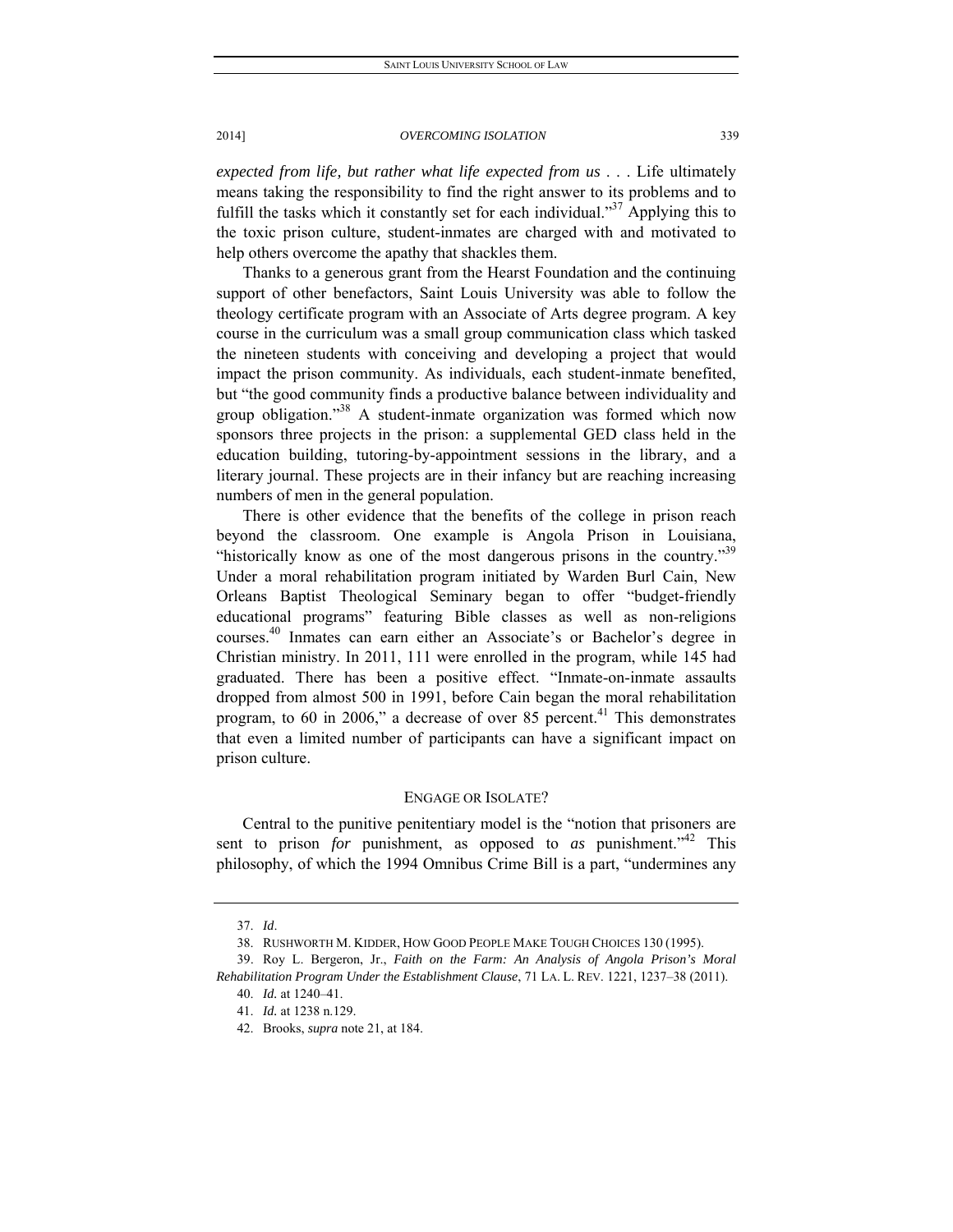rehabilitative effort that might be made in prison and creates volatile prison cultures."<sup>43</sup> One provision of the bill, designed as punishment, made state and federal prisoners ineligible to receive Pell grants for college tuition.<sup>44</sup> If providing construction funds for prisons lengthened the time of isolation for inmates, the elimination of grants deepened the effects of that isolation. After passage of the Omnibus Crime Bill, the number of college programs in prison dropped drastically.<sup>45</sup> Institutions that were bringing society's culture into prisons—along with hope, healing, and dignity—were forced to end programs because tuition was no longer available to indigent inmates.

It is self-evident that ''by allowing inmates to remain connected to the culture of society-at-large, the prison culture will be more reflective of life outside prison."46 However, a policy of isolation still prevails.

### THE ENGAGEMENT MODEL

Saint Louis University has sought innovative ways to bridge the gap between prisoners and society. While its college program is at the core of its efforts, with student-inmates expected to act as role models and ambassadors, the university has established other means of connecting with the wider inmate population at Bonne Terre. With the cooperation of the Missouri Department of Corrections and in partnership with the Missouri Endowment for the Arts, SLU sponsors the Inside Out Speaker Series and various workshops. Speaker Series events are held in the prison visiting room and open to both staff and general population inmates. Guests have included poets, authors, musicians, theater groups, and artists. Prisoners are able to engage with culture—the arts—and the guest engages the prisoners. Workshops, conducted by SLU faculty, are limited to twenty inmates each and topics have ranged from literature and rhetoric to film interpretation and drawing. Many of the same faces appear at different events and a core of devotees outside the associate degree program is developing in the prison. The spirit of these events is making inroads into the prison community.

Returning to the opening question, why did SLU invest its limited funds in a fifty-one-year-old inmate with thirty-six years left on his sentence? I don't know. He was among a number of long-term and life-without-parole prisoners who were selected to participate in the inaugural college program. I do know that six years later he is employed by the university as the resident teacher's assistant for the Associate of Arts degree program at Bonne Terre, passing on

 <sup>43.</sup> *Id.*

 <sup>44.</sup> Violent Crime Control and Law Enforcement Act of 1994 § 20411, 20 U.S.C. § 1070a(b)(6) (2012).

 <sup>45.</sup> Daniel Karpowitz, *Prison, College, and the Paradox of Punishment*, 37 STUD. L. POL. & SOC'Y 305, 309 (2005).

 <sup>46.</sup> *See* Brooks, *supra* note 21, at 185.